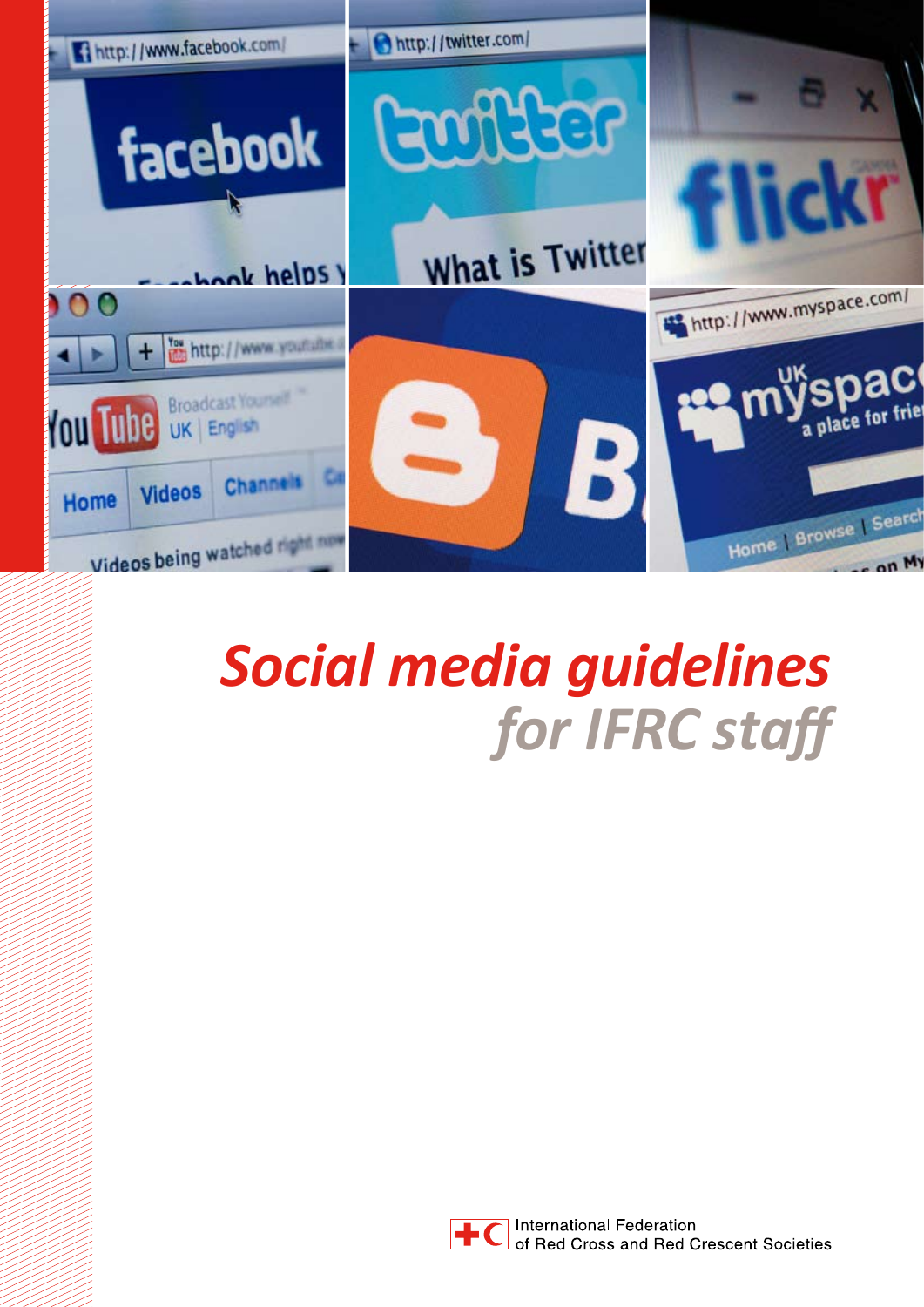# *Introduction*

Communities have the power to make the world a better place. We know this, because we see it happen every day through the work of the volunteers in our 186 National Societies.

The International Federation of Red Cross and Red Crescent Societies (IFRC) embraces the fact that today's communities do not only exist in the physical world, but also online. The IFRC leadership recognizes the wide reach that communication in online communities can have - both positively and negatively. It encourages all staff members to use new and social media responsibly to communicate about topics within their areas of expertise, as long as this doesn't interfere with their primary duties or the security of the IT systems.

While communication on behalf of the organization is the primary responsibility of the communications department, the senior management team recognizes that other staff members can also further the organization's goals by using social media networks.

These guidelines are designed to provide helpful, practical advice and also to protect the IFRC, secretariat staff and Red Cross Red Crescent staff worldwide.

If you have any questions, please don't hesitate to contact the external communications unit in Geneva ([media.service@ifrc.org](mailto:media.service@ifrc.org)).

# *Who these guidelines are for*

If you are using social media tools such as Facebook, Twitter, Flickr or YouTube, if you have your own blog or if you are posting comments on other people's blogs, then these guidelines are for you.

If you would like to know more about social media in general and what different tools exist, please take a look at the [social media toolkit](https://fednet.ifrc.org/sw163509.asp) on FedNet. This 36-page document contains a lot of valuable and practical tips.

# *Why "personal" and "private" are not the same*

While communication through social media networks is primarily a *personal* matter, this is not the same as it being *private*. In a lot of cases, written conversations inside these networks can be found through search engines such as Google. Even in cases where only your contacts can see what you write, there is a possibility that one of them will forward what you say and make it visible to a wider audience. As a result, personal conversation within social media networks should be considered public rather than private.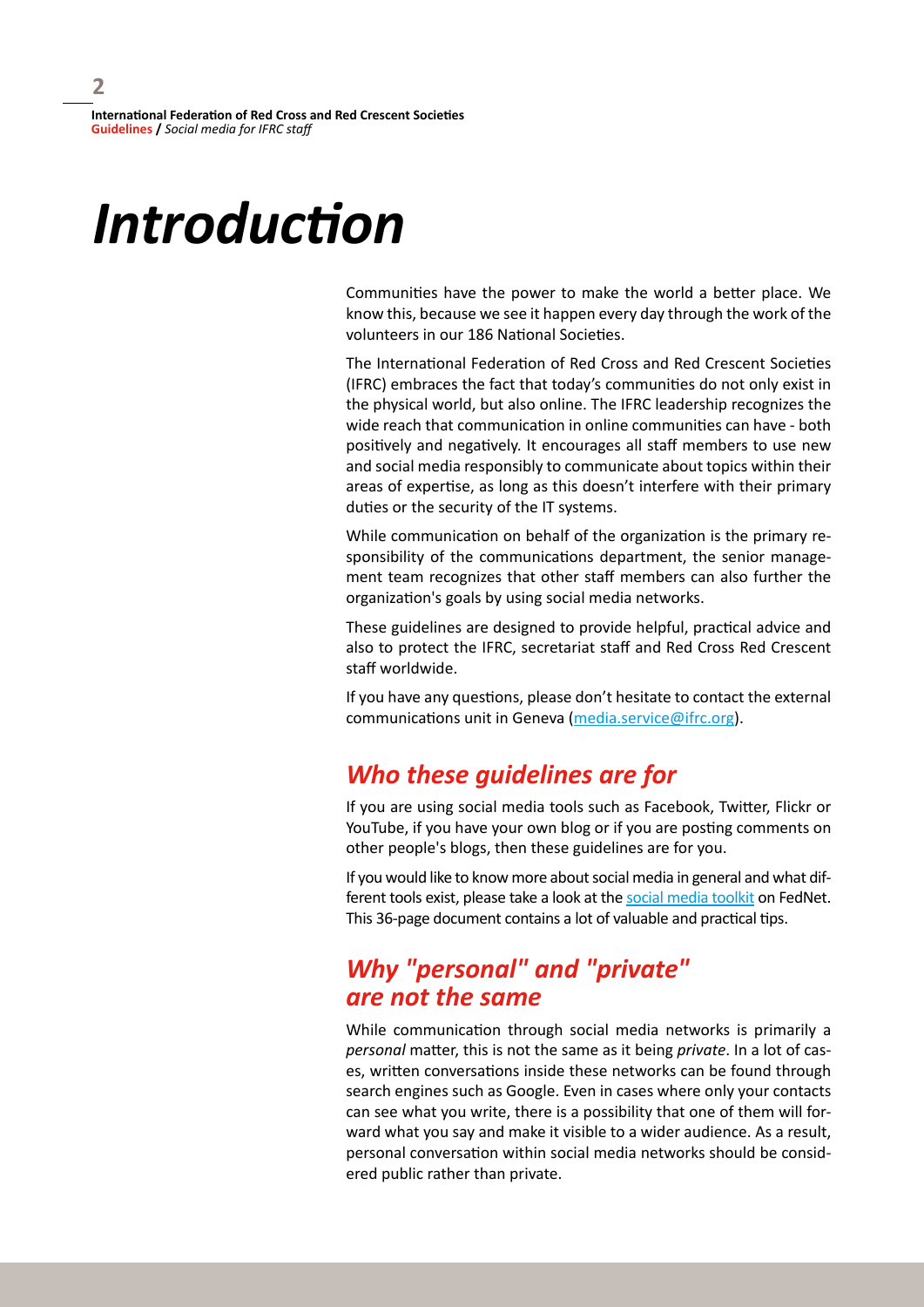# *Guidelines*

These guidelines consist of two parts: first, best practice and recommendations by the communications department. This is followed by a summary of the rules and obligations that are already in place and how they apply to staff use of social media.

# *Best practice*

## **1) Be a good ambassador**

While it is everyone's personal decision whether to use social media networks and tools or not, you should always be aware that your behaviour and opinions reflect on the organization.

# **2) Get advice**

If your unit, programme or department wants to use social media to promote IFRC activities, please contact the external communications unit in Geneva [\(media.service@ifrc.org\)](mailto:media.service@ifrc.org), which has the lead on social media activities for the secretariat and can ensure consistency and help with best practice.

## **3) Be passionate**

Passion is contagious. Share the passion you feel for your work and talk about the successes you have been part of.

## **4) Use a disclaimer**

If you have a blog and talk about work-related issues, add a disclaimer to each page making clear that the views you express are yours alone. Be aware that this disclaimer doesn't free you from the obligations you have under the [Codes of Conduct](https://fednet.ifrc.org/sw6001.asp) or the [Fundamental principles.](http://www.ifrc.org/what/values/principles/index.asp)

*Example: "The postings on this site are my own and don't necessarily represent positions, strategies or opinions of my employer."*

If you have an "about me" page, we advise against using photos where you stand in front of one of the emblems since this might give the web site or blog an official appearance.

## **5) Think of CNN, your mother and your boss**

Don't say anything online that you wouldn't be comfortable seeing quoted on CNN, being asked about by your mother or having to justify to your boss.

# **6) Add value**

The IFRC believes that sharing of information and experiences benefits the whole humanitarian community and ultimately the beneficiaries we serve. Feel free to share and discuss your experiences in e.g. vac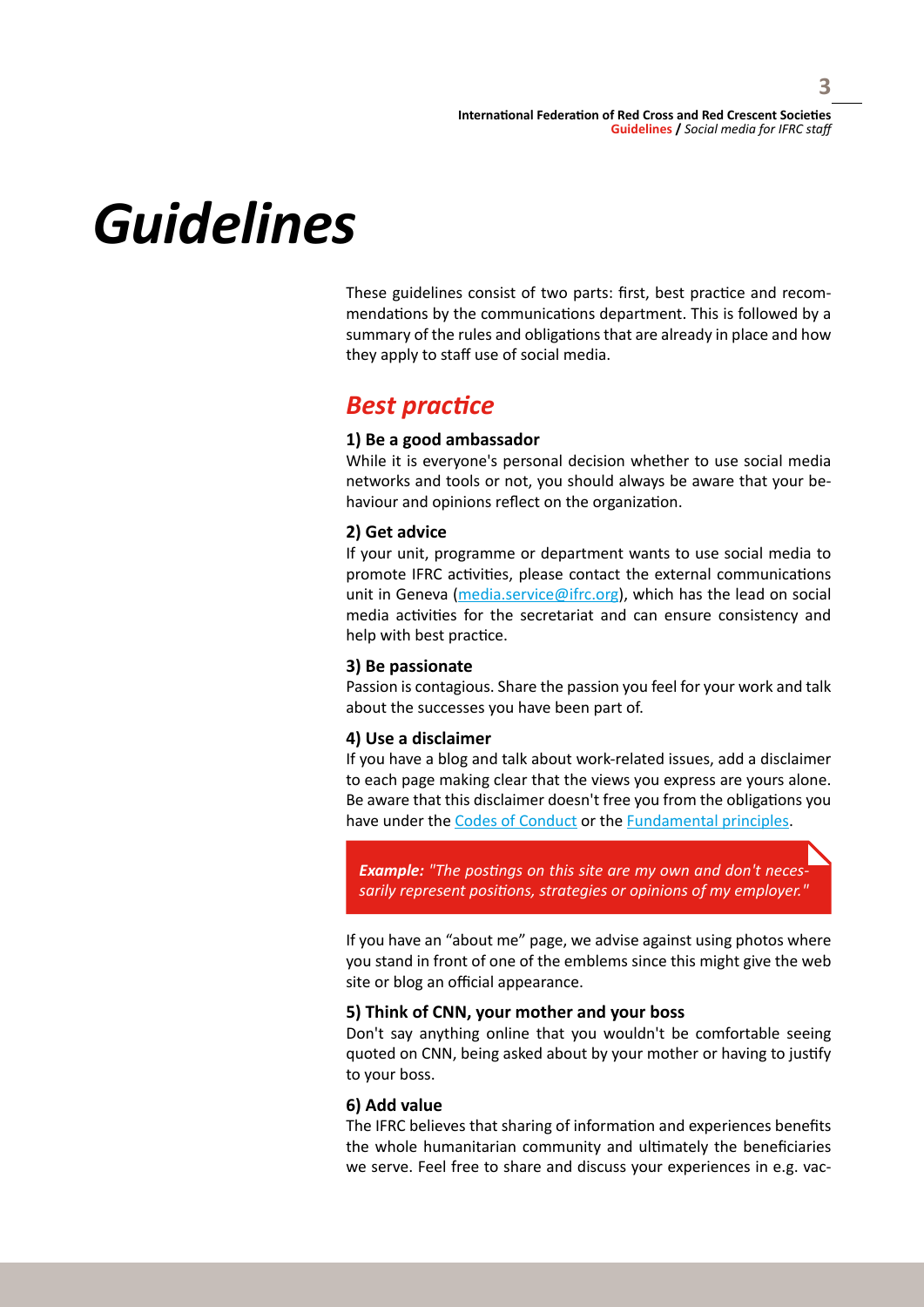**International Federation of Red Cross and Red Crescent Societies Guidelines /** *Social media for IFRC staff*

> cination campaigns, field communication, building of transitional shelters etc. If IFRC staff is perceived to be knowledgeable and helpful this will reflect positively on you and on the organization.

> Obviously, use common sense where information is concerned that is internal and/or confidential. If in doubt - ask the owner of the information you want to share.

> Refrain from commenting on the work of colleagues in this or other organizations that are outside your field of expertise.

#### **7) Feel free to correct others but stick to the facts**

The IFRC and the International Red Cross and Red Crescent Movement are complicated organizations and we work in complicated legal and operational contexts. People frequently misunderstand or choose to misunderstand us. If you come across a misrepresentation of the Movement, feel free to identify yourself and organizational affiliation and correct their mistake but do so with respect and with facts.

If you don't feel comfortable doing it yourself, please contact the external communications unit in Geneva ([media.service@ifrc.org](mailto:media.service@ifrc.org)).

*Example: In early 2009 a newspaper reported incorrectly that a National Society would abolish the cross completely and replace it with the crystal. A number of bloggers then spread this information through Twitter and other channels. The media unit replied with a short message along these lines: "That is not correct. The red crystal is an additional emblem and will not replace the cross or the crescent. States and National Societies that currently use and want to keep using the red cross or the red crescent will continue to do so. Please find more information on our web site: [http://www.ifrc.org/who/emblem-consequences.as](http://www.ifrc.org/who/emblem-consequences.asp)p"*

In most cases people won't mind being corrected and they will frequently even distribute the correction themselves. However, if you get the feeling that someone deliberately misinterprets everything you say, just ignore them.

#### **8) Be the first to admit a mistake**

If you have made a mistake, be upfront about it. Admit and correct the mistake. If you correct an earlier post in a blog do so visibly, e.g. by using the strikethrough function and adding a paragraph that explains the update at the end.

*Example: "Update, 5 July 2009: My team delivered 500 tons of widgets to Alphaville - not 5,000 tons as I wrote previously."*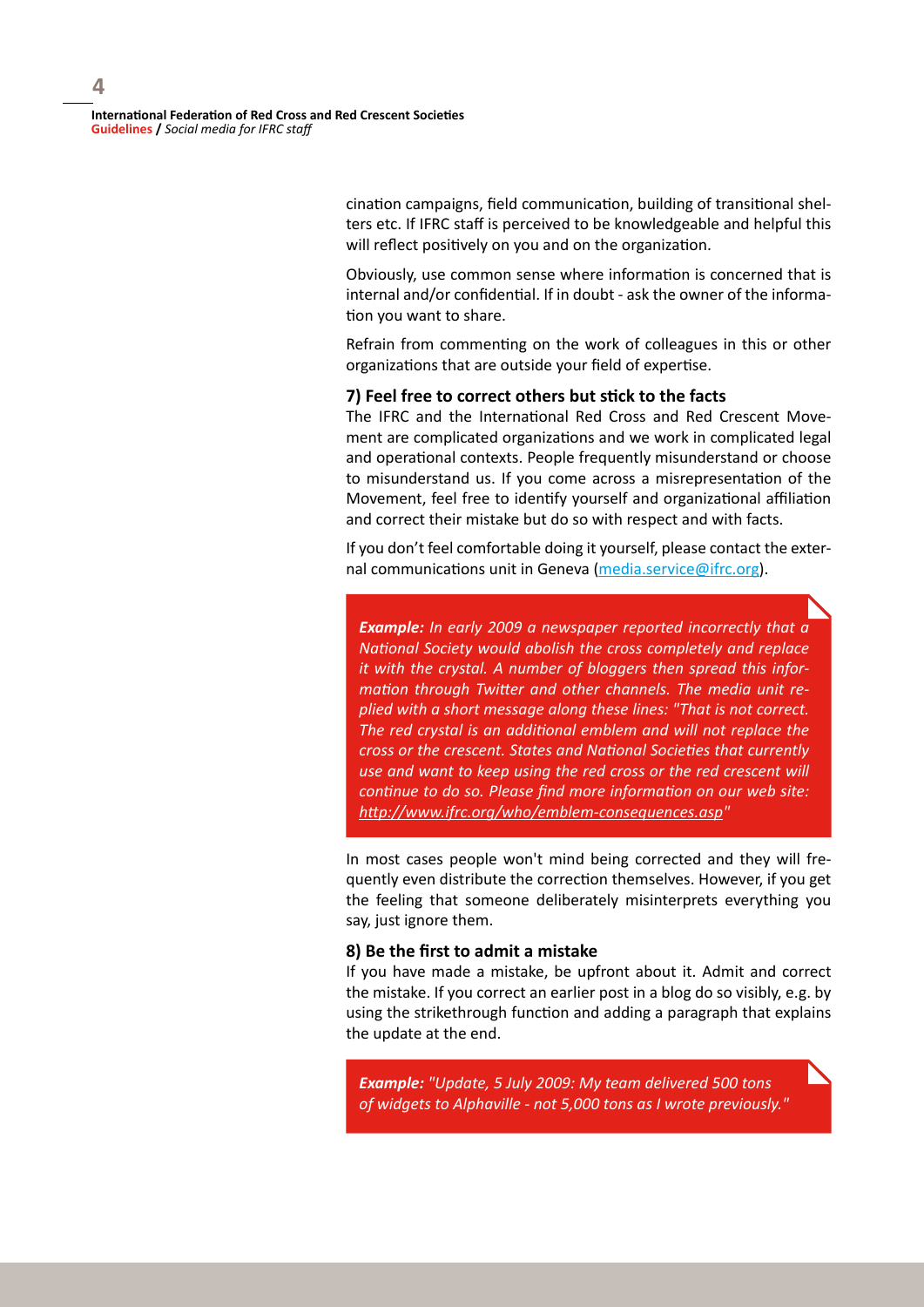## **9) Use your best judgement**

If you are about to publish something that makes you even the slightest bit uncomfortable, let it sit for a few more hours or a day and think again whether this is what you want to say. If it still makes you feel uncomfortable and it is related to the Movement, ask your supervisor for advice.

## **10) Protect your own privacy**

A lot of web sites allow you some form of control over who can see your material. Use these features.

*Example: On Facebook you can control your privacy settings under "Settings -> Privacy Settings -> Profile". We recommend that you set all of these settings except for "Profile" and "Basic info" to "Only friends".*

#### **11) Keep security in mind**

Be particularly careful with what you are discussing online if you are in an operational context. Please make sure that you have read and follow your delegation's security requirements. Never talk about routes or times of planned convoys or distribution of goods. If in doubt, talk to the security unit or a security delegate. Never post personal details such the home addresses of yourself or colleagues. Bear in mind that personal details of local staff members can be very security sensitive in many operational areas – this includes their names and pictures. To guard against burglaries, do not post information on when you are travelling or away from your duty post.

#### **12) Spread the word and connect with your colleagues**

Don't only talk about yourself but also about the successes of your colleagues. Connect with them through social networks and spread their success stories. To get you started, we have included links to the IFRC's most active social media profiles in the appendix.

# *Existing rules and obligations*

## **1) Observe neutrality**

Don't get involved with political initiatives. The Code of Conduct for [IFRC staff](https://fednet.ifrc.org/sw6001.asp) (Rule 14) requires you to:

*"not publicly express any opinions on events connected with political affairs or engage in political activities that could reflect adversely on the impartiality, neutrality or independence of the Federation, e.g., public support of a political party."* 

In the context of social media, it is important to remember that the Code of Conduct applies not only when you represent the IFRC or dur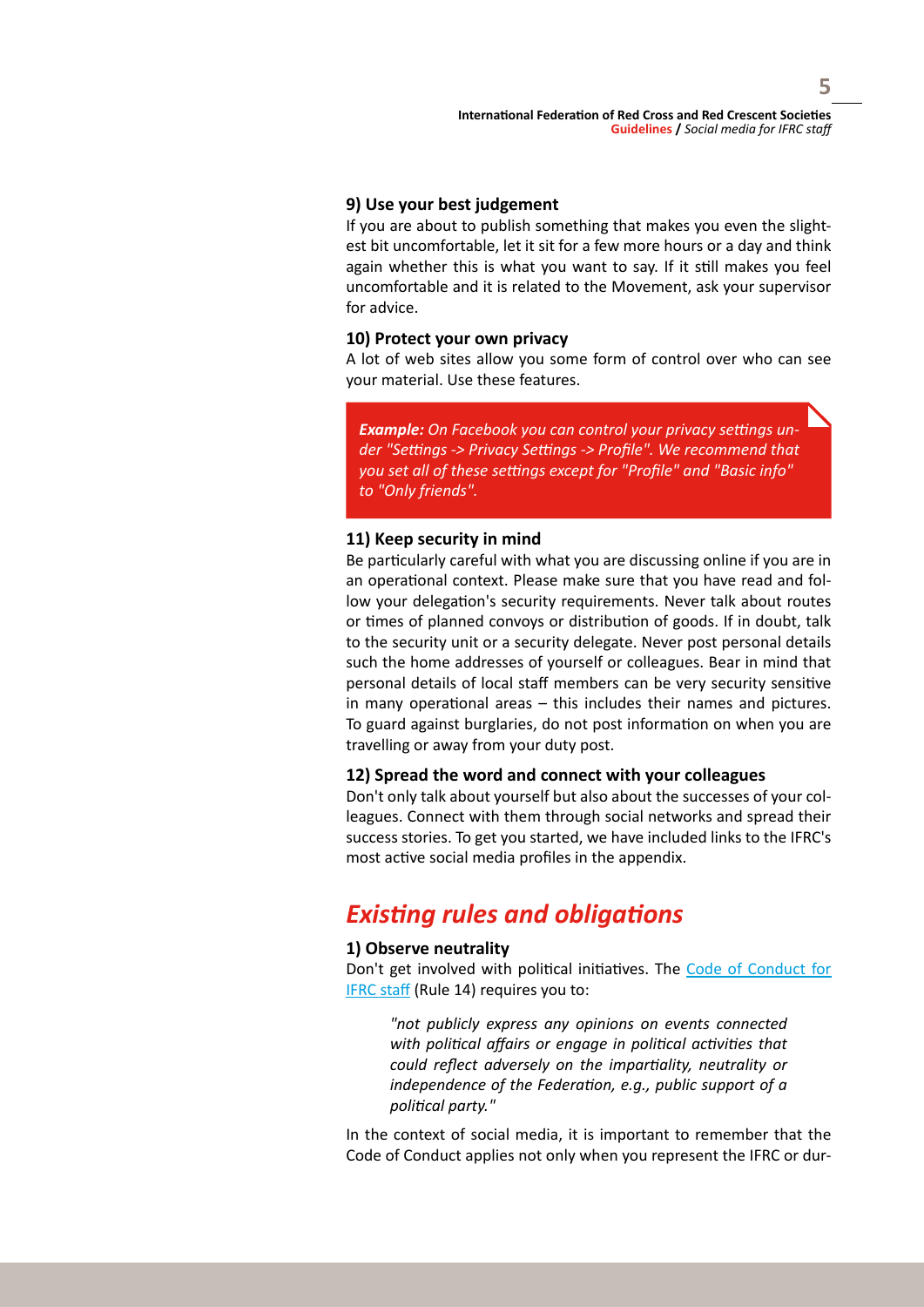**International Federation of Red Cross and Red Crescent Societies Guidelines /** *Social media for IFRC staff*

> ing working hours but around the clock and even when you are on leave. Please keep in mind that the Code of Conduct also applies to "all accompanying family members covered under the Federation's legal status" and that it is your responsibility to ensure that they are following it.

*Example: Following the elections in Alphaland, the opposition claims that the results were rigged and start a campaign on Facebook and Twitter. They ask users to modify their profile photo and to post messages in support of re-elections. As an IFRC staff member, you cannot take part in these or other related activities since this would be a violation of the principle of neutrality and the Code of Conduct.*

In addition to the Code of Conduct for IFRC staff, the [Fundamental Prin](http://www.ifrc.org/what/values/principles/index.asp)[ciples](http://www.ifrc.org/what/values/principles/index.asp), the rules laid out in the [Handbook for Delegates,](https://fednet.ifrc.org/sw84438.asp) and the [Code](http://www.ifrc.org/publicat/conduct/)  [of Conduct for the International Red Cross and Red Crescent Move](http://www.ifrc.org/publicat/conduct/)[ment and NGOs in Disaster Relief](http://www.ifrc.org/publicat/conduct/) apply as well.

#### **2) Don't use the emblems or the IFRC logotype**

You cannot use the emblems or the IFRC logotype as any part of your blog or social media profile. If you have any question on this matter, please refer to the [emblem guidelines on FedNet](https://fednet.ifrc.org/sw98162.asp).

#### **3) Stay focused on your job**

While the IFRC leadership encourages the use of social media and online communities for business purposes and recognizes that these can be a valuable resource, keep in mind that you were not hired to spend time on Flickr and YouTube for private matters. Make sure that your online activities don't interfere with your job.

#### **4) Keep your manager in the loop**

The IFRC [Code of Conduct](https://fednet.ifrc.org/sw6001.asp) (Rule 25) requires that you obtain permission before publishing anything related to your function or assignment. This also applies to blogs and similar online publications. To avoid problems, discuss your work-related social media activities with your manager.

#### **5) Observe IT security rules**

Don't download or install software that you find through social networks on your work computer. Please re-read the **Acceptable Use** [Policy for Information and Communications Technology,](https://fednet.ifrc.org/sw7759.asp) if you are not familiar with it and pay special attention to the parts about unacceptable use and personal use.

## **6) Respect privacy**

Respect people's right to privacy and don't take photos or videos without their permission. Keep in mind that many people who have just been through a traumatic event are under shock and might say "yes" to something they might later regret. Even, if you take photos or videos

**6**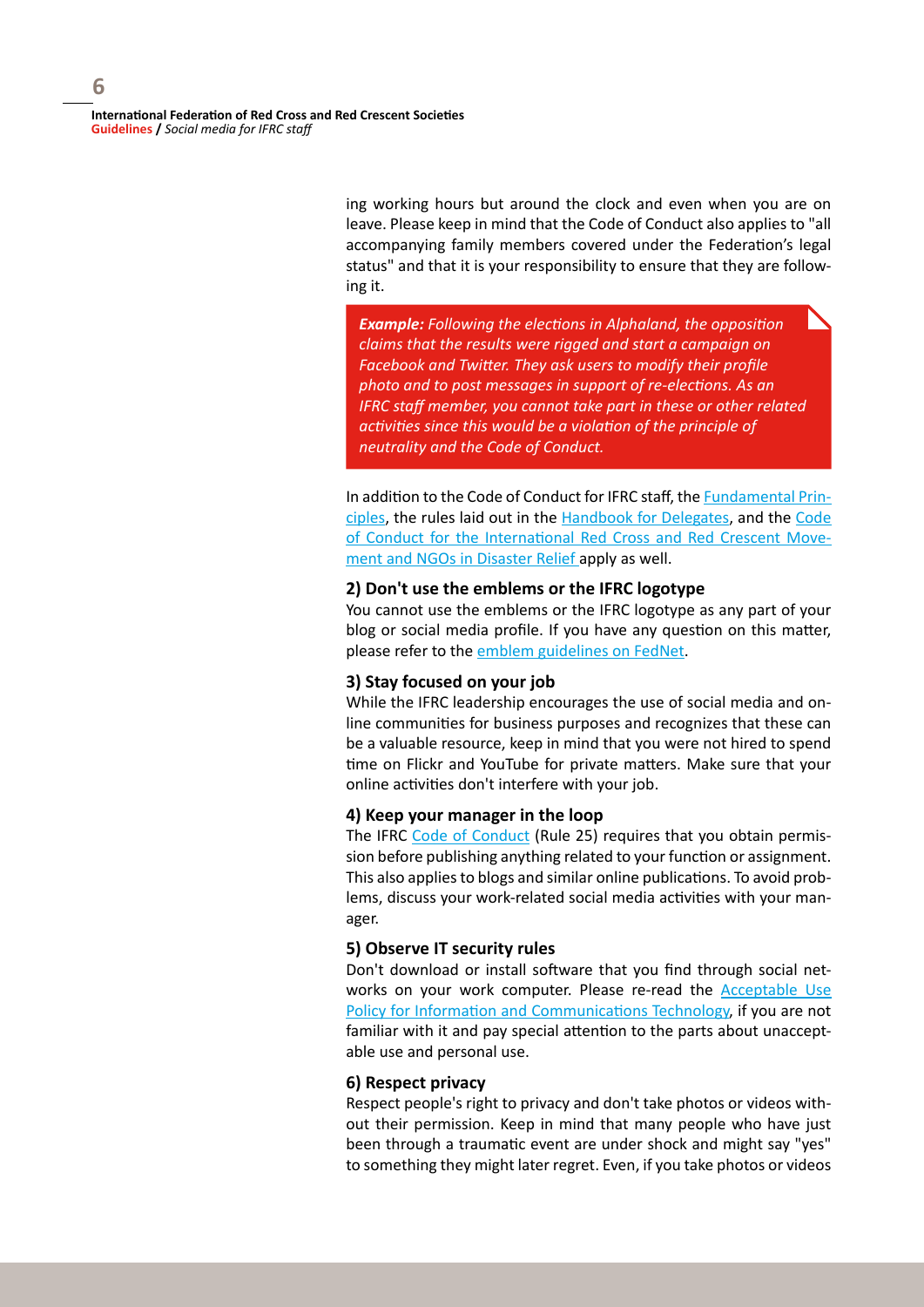**7**

for personal use only, make sure that you respect the dignity of the people portrayed (see also: Code of Conduct for the International Red Cross and Red Crescent Movement and NGOs in Disaster Relief). If in doubt, don't post a photo or video. It is your job to protect vulnerable people, not to exploit them. Focus on positive images.

Don't post anything about any minors that could lead to anyone identifying them or where they live. (see also: [IFRC Code of Conduct](https://fednet.ifrc.org/graphics/Fednet_files/Human_Resources_06/Recruitment/Recruitment_Geneva_staff_06-055/Human_Resources/Staff Code of Conduct 2007.pdf), rule 22)

## **7) Be careful when quoting numbers of casualties**

The Red Cross Red Crescent does not count dead or wounded. This information always comes from the authorities. If you are writing about casualties, clearly reference the source, e.g. the police or the ministry of health. Numbers are very attractive for the media and if you don't reference the numbers correctly, a personal blog post could quickly turn into a headline that reads "Red Cross says 10,000 dead in Alphaland".

# *Appendix*

# *Selection of IFRC profiles and sites*

If you want to connect with the IFRC through your own social media profiles, please take a look at these:

#### Facebook:

<http://www.facebook.com/RedCrossRedCrescent> <http://www.facebook.com/OurworldYourmove> <http://www.facebook.com/RedCrossRedCrescentYouth>

#### YouTube

<http://www.youtube.com/ifrc> [http:// www.youtube.com/yourmove0](http:// www.youtube.com/yourmove09)9

#### Flickr:

<http://www.flickr.com/ifrc/> <http://www.flickr.com/ourworldyourmove>

#### **Twitter**

[http://twitter.com/Federatio](http://twitter.com/Federation)n [http://twitter.com/yourmove0](http://twitter.com/yourmove09)9 <http://twitter.com/rcrcyouth> <http://twitter.com/idrl>

Blog of the "Our world. Your move."-campaign <http://ourworld-yourmove.org/blog-english/>